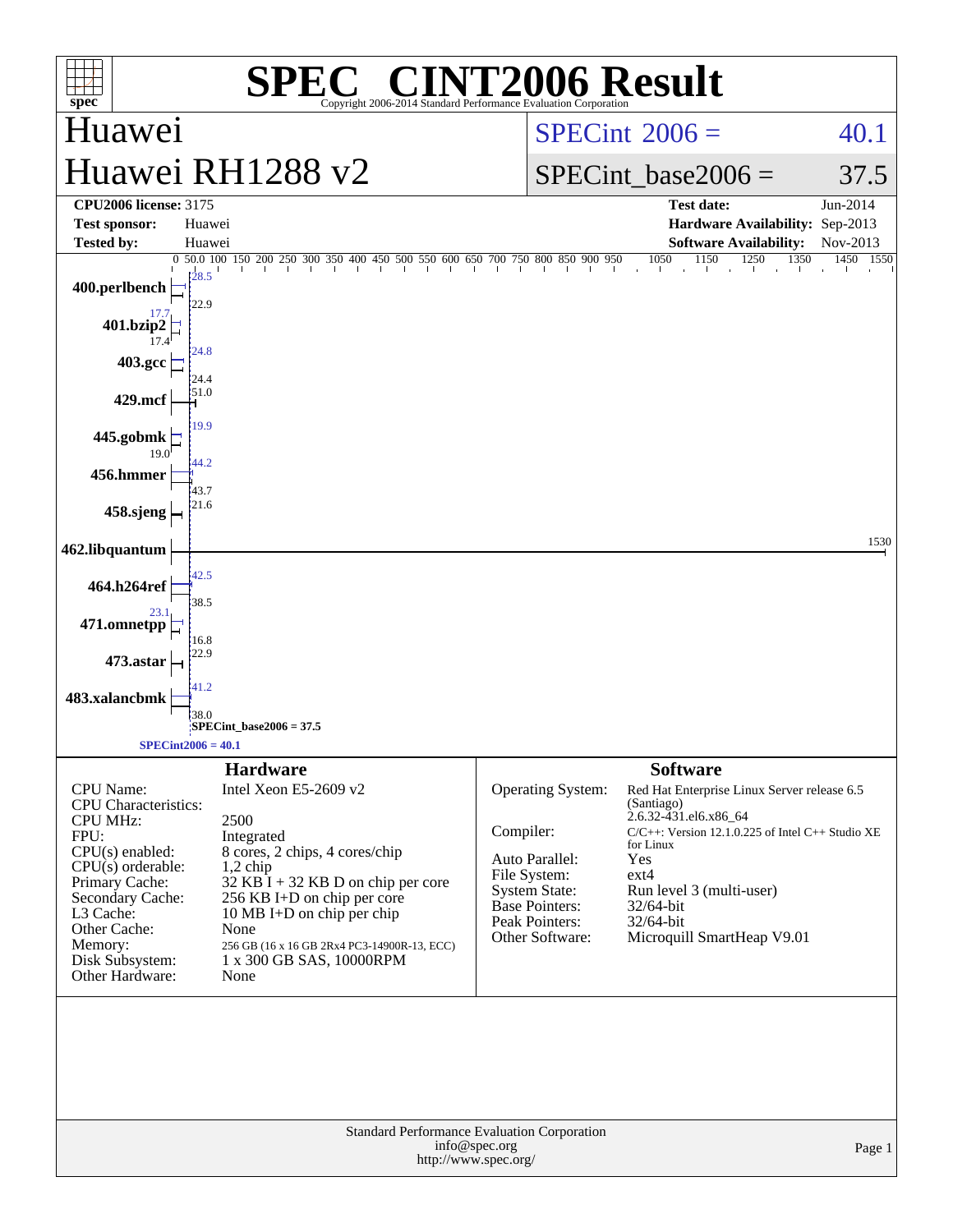

## Huawei

## Huawei RH1288 v2

 $SPECint2006 = 40.1$  $SPECint2006 = 40.1$ 

### SPECint base2006 =  $37.5$

**[CPU2006 license:](http://www.spec.org/auto/cpu2006/Docs/result-fields.html#CPU2006license)** 3175 **[Test date:](http://www.spec.org/auto/cpu2006/Docs/result-fields.html#Testdate)** Jun-2014 **[Test sponsor:](http://www.spec.org/auto/cpu2006/Docs/result-fields.html#Testsponsor)** Huawei **[Hardware Availability:](http://www.spec.org/auto/cpu2006/Docs/result-fields.html#HardwareAvailability)** Sep-2013 **[Tested by:](http://www.spec.org/auto/cpu2006/Docs/result-fields.html#Testedby)** Huawei **[Software Availability:](http://www.spec.org/auto/cpu2006/Docs/result-fields.html#SoftwareAvailability)** Nov-2013

#### **[Results Table](http://www.spec.org/auto/cpu2006/Docs/result-fields.html#ResultsTable)**

|                    | <b>Base</b>                                                                                                                     |              |                |       |                |       | <b>Peak</b>    |              |                |              |                |              |
|--------------------|---------------------------------------------------------------------------------------------------------------------------------|--------------|----------------|-------|----------------|-------|----------------|--------------|----------------|--------------|----------------|--------------|
| <b>Benchmark</b>   | <b>Seconds</b>                                                                                                                  | <b>Ratio</b> | <b>Seconds</b> | Ratio | <b>Seconds</b> | Ratio | <b>Seconds</b> | <b>Ratio</b> | <b>Seconds</b> | <b>Ratio</b> | <b>Seconds</b> | <b>Ratio</b> |
| $ 400$ .perlbench  | 426                                                                                                                             | 22.9         | 426            | 22.9  | 426            | 22.9  | 343            | 28.5         | 342            | 28.6         | 342            | 28.5         |
| 401.bzip2          | 555                                                                                                                             | 17.4         | 554            | 17.4  | 555            | 17.4  | 544            | 17.7         | 544            | 17.7         | 544            | 17.7         |
| $403.\mathrm{gcc}$ | 331                                                                                                                             | 24.3         | 330            | 24.4  | 331            | 24.4  | 326            | 24.7         | 325            | 24.8         | <u>325</u>     | 24.8         |
| $429$ .mcf         | 179                                                                                                                             | 51.0         | 178            | 51.3  | 180            | 50.6  | 179            | 51.0         | 178            | 51.3         | 180            | 50.6         |
| $445$ .gobmk       | 552                                                                                                                             | 19.0         | 552            | 19.0  | 552            | 19.0  | 526            | 19.9         | 526            | 19.9         | 526            | <u>19.9</u>  |
| 456.hmmer          | 213                                                                                                                             | 43.7         | 213            | 43.8  | 213            | 43.7  | 212            | 44.1         | 211            | 44.2         | 211            | 44.2         |
| $458$ .sjeng       | 559                                                                                                                             | 21.6         | 560            | 21.6  | 560            | 21.6  | 559            | 21.6         | 560            | 21.6         | 560            | 21.6         |
| 462.libquantum     | 13.5                                                                                                                            | 1530         | 13.5           | 1530  | 13.5           | 1530  | 13.5           | 1530         | 13.5           | 1530         | 13.5           | 1530         |
| 464.h264ref        | 573                                                                                                                             | 38.6         | 574            | 38.5  | 574            | 38.5  | 521            | 42.5         | 522            | 42.4         | 521            | 42.5         |
| 471.omnetpp        | 372                                                                                                                             | 16.8         | 372            | 16.8  | 372            | 16.8  | 270            | 23.1         | 271            | 23.1         | 270            | 23.1         |
| 473.astar          | 306                                                                                                                             | 22.9         | 304            | 23.1  | 312            | 22.5  | 306            | 22.9         | 304            | 23.1         | 312            | 22.5         |
| 483.xalancbmk      | 180                                                                                                                             | 38.3         | 185            | 37.2  | 182            | 38.0  | 167            | 41.2         | 168            | 41.2         | <u>167</u>     | 41.2         |
|                    | $\cdot$ $\cdot$<br>D.<br>$\mathbf{1}$<br>1.1.1<br>$1 \quad 1$<br>$\sim$ $\sim$ $\sim$<br>$\cdot$<br><b>D</b> 11<br>$\mathbf{1}$ |              |                |       |                |       |                |              |                |              |                |              |

Results appear in the [order in which they were run.](http://www.spec.org/auto/cpu2006/Docs/result-fields.html#RunOrder) Bold underlined text [indicates a median measurement.](http://www.spec.org/auto/cpu2006/Docs/result-fields.html#Median)

#### **[Operating System Notes](http://www.spec.org/auto/cpu2006/Docs/result-fields.html#OperatingSystemNotes)**

Stack size set to unlimited using "ulimit -s unlimited"

#### **[Platform Notes](http://www.spec.org/auto/cpu2006/Docs/result-fields.html#PlatformNotes)**

Standard Performance Evaluation Corporation BIOS configuration: Set Power Efficiency Mode to Performance Baseboard Management Controller used to adjust the fan speed to 100% Sysinfo program /spec/config/sysinfo.rev6800 \$Rev: 6800 \$ \$Date:: 2011-10-11 #\$ 6f2ebdff5032aaa42e583f96b07f99d3 running on localhost Tue Jun 10 10:11:32 2014 This section contains SUT (System Under Test) info as seen by some common utilities. To remove or add to this section, see: <http://www.spec.org/cpu2006/Docs/config.html#sysinfo> From /proc/cpuinfo model name : Intel(R) Xeon(R) CPU E5-2609 v2 @ 2.50GHz 2 "physical id"s (chips) 8 "processors" cores, siblings (Caution: counting these is hw and system dependent. The following excerpts from /proc/cpuinfo might not be reliable. Use with caution.) cpu cores : 4 siblings : 4 physical 0: cores 0 1 2 3 physical 1: cores 0 1 2 3 cache size : 10240 KB Continued on next page

[info@spec.org](mailto:info@spec.org) <http://www.spec.org/>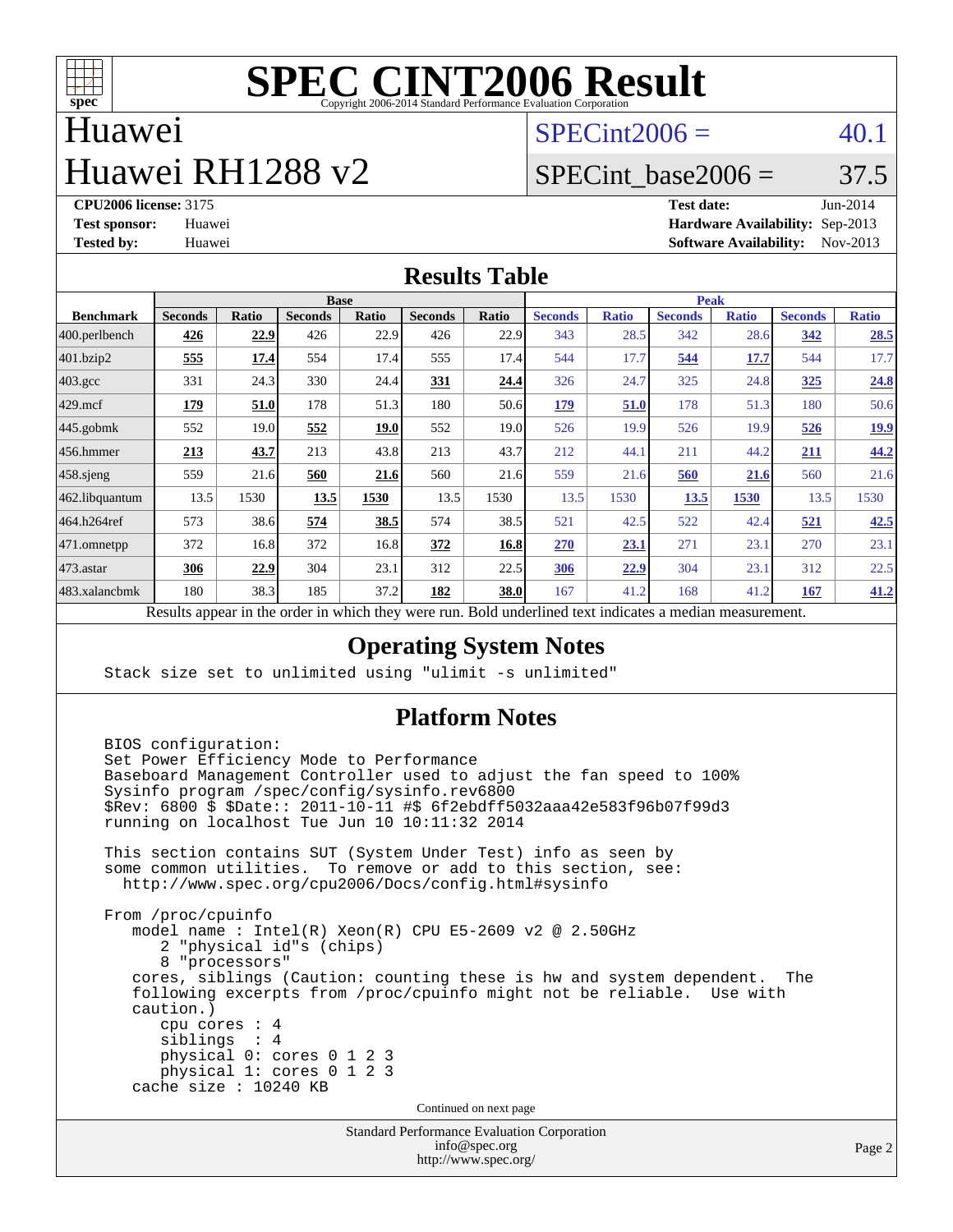

### Huawei Huawei RH1288 v2

 $SPECint2006 = 40.1$  $SPECint2006 = 40.1$ 

SPECint base2006 =  $37.5$ 

**[CPU2006 license:](http://www.spec.org/auto/cpu2006/Docs/result-fields.html#CPU2006license)** 3175 **[Test date:](http://www.spec.org/auto/cpu2006/Docs/result-fields.html#Testdate)** Jun-2014 **[Test sponsor:](http://www.spec.org/auto/cpu2006/Docs/result-fields.html#Testsponsor)** Huawei **[Hardware Availability:](http://www.spec.org/auto/cpu2006/Docs/result-fields.html#HardwareAvailability)** Sep-2013 **[Tested by:](http://www.spec.org/auto/cpu2006/Docs/result-fields.html#Testedby)** Huawei **[Software Availability:](http://www.spec.org/auto/cpu2006/Docs/result-fields.html#SoftwareAvailability)** Nov-2013

#### **[Platform Notes \(Continued\)](http://www.spec.org/auto/cpu2006/Docs/result-fields.html#PlatformNotes)**

 From /proc/meminfo MemTotal: 264478184 kB HugePages\_Total: 0<br>Hugepagesize: 2048 kB Hugepagesize: /usr/bin/lsb\_release -d Red Hat Enterprise Linux Server release 6.5 (Santiago) From /etc/\*release\* /etc/\*version\* redhat-release: Red Hat Enterprise Linux Server release 6.5 (Santiago) system-release: Red Hat Enterprise Linux Server release 6.5 (Santiago) system-release-cpe: cpe:/o:redhat:enterprise\_linux:6server:ga:server uname -a: Linux localhost 2.6.32-431.el6.x86\_64 #1 SMP Sun Nov 10 22:19:54 EST 2013 x86\_64 x86\_64 x86\_64 GNU/Linux run-level 3 Jun 10 10:11 SPEC is set to: /spec Filesystem Type Size Used Avail Use% Mounted on<br>
/dev/sda2 ext4 272G 50G 208G 20% / /dev/sda2 ext4 272G 50G 208G 20% / Additional information from dmidecode: Memory: 13x Hynix HMT42GR7AFR4C-RD 16 GB 1867 MHz 2 rank 3x Samsung M393B2G70DB0-CMA 16 GB 1867 MHz 2 rank

(End of data from sysinfo program)

#### **[General Notes](http://www.spec.org/auto/cpu2006/Docs/result-fields.html#GeneralNotes)**

Environment variables set by runspec before the start of the run: KMP\_AFFINITY = "granularity=fine,compact,0,1" LD\_LIBRARY\_PATH = "/spec/libs/32:/spec/libs/64" OMP\_NUM\_THREADS = "8"

 Binaries compiled on a system with 2 x Xeon X5645 CPU + 16GB memory using RHEL 6.1 Transparent Huge Pages enabled with: echo always > /sys/kernel/mm/redhat\_transparent\_hugepage/enabled The Huawei RH2288H v2 and Huawei RH2288 v2 and the Huawei RH1288 v2 models are electronically equivalent. The results have been measured on a Huawei RH2288H v2 model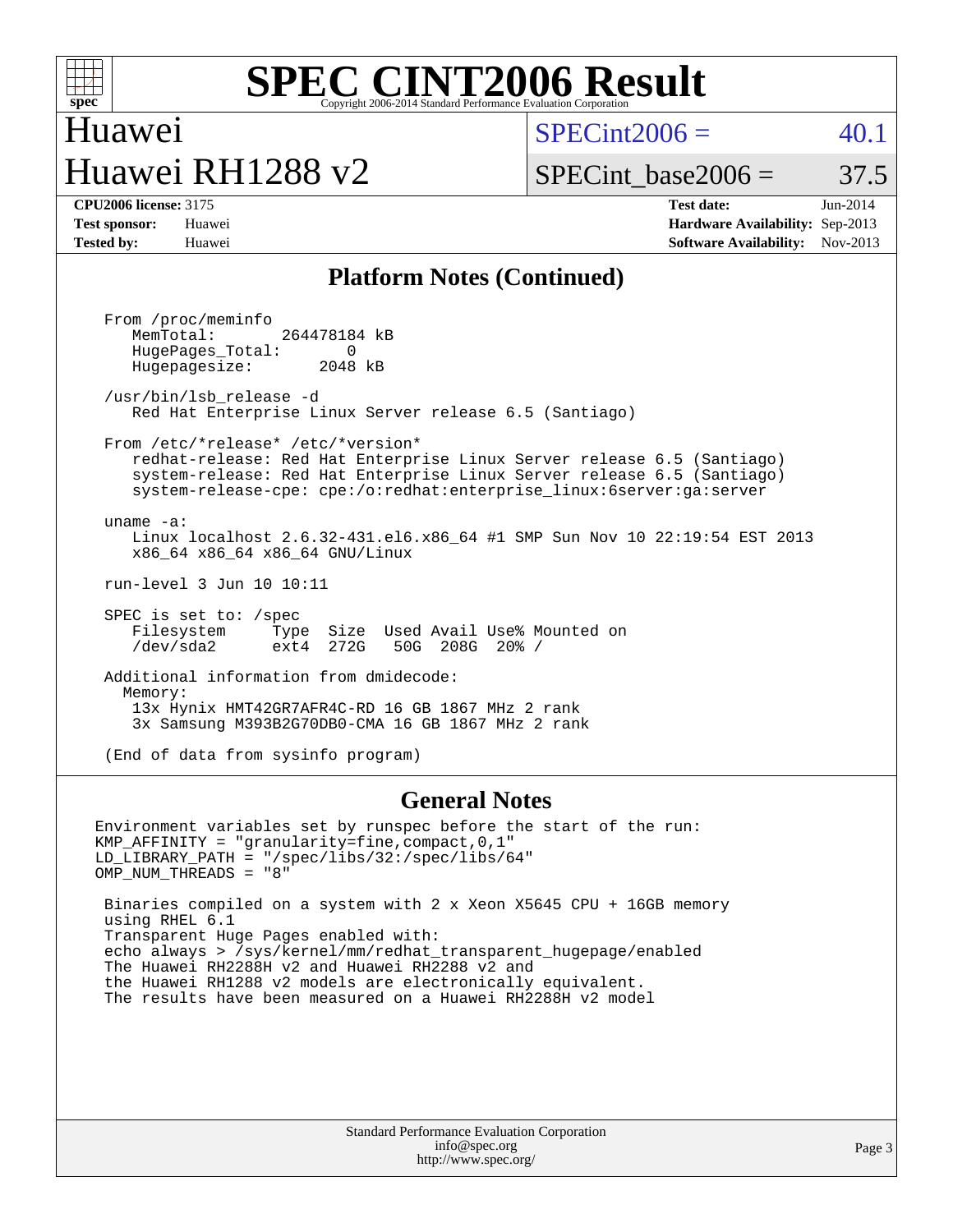

### Huawei Huawei RH1288 v2

 $SPECint2006 = 40.1$  $SPECint2006 = 40.1$ 

SPECint base2006 =  $37.5$ 

**[CPU2006 license:](http://www.spec.org/auto/cpu2006/Docs/result-fields.html#CPU2006license)** 3175 **[Test date:](http://www.spec.org/auto/cpu2006/Docs/result-fields.html#Testdate)** Jun-2014 **[Test sponsor:](http://www.spec.org/auto/cpu2006/Docs/result-fields.html#Testsponsor)** Huawei **[Hardware Availability:](http://www.spec.org/auto/cpu2006/Docs/result-fields.html#HardwareAvailability)** Sep-2013 **[Tested by:](http://www.spec.org/auto/cpu2006/Docs/result-fields.html#Testedby)** Huawei **[Software Availability:](http://www.spec.org/auto/cpu2006/Docs/result-fields.html#SoftwareAvailability)** Nov-2013

#### **[Base Compiler Invocation](http://www.spec.org/auto/cpu2006/Docs/result-fields.html#BaseCompilerInvocation)**

[C benchmarks](http://www.spec.org/auto/cpu2006/Docs/result-fields.html#Cbenchmarks):  $\text{icc}$   $-\text{m64}$ 

[C++ benchmarks:](http://www.spec.org/auto/cpu2006/Docs/result-fields.html#CXXbenchmarks) [icpc -m64](http://www.spec.org/cpu2006/results/res2014q3/cpu2006-20140612-29892.flags.html#user_CXXbase_intel_icpc_64bit_fc66a5337ce925472a5c54ad6a0de310)

#### **[Base Portability Flags](http://www.spec.org/auto/cpu2006/Docs/result-fields.html#BasePortabilityFlags)**

 400.perlbench: [-DSPEC\\_CPU\\_LP64](http://www.spec.org/cpu2006/results/res2014q3/cpu2006-20140612-29892.flags.html#b400.perlbench_basePORTABILITY_DSPEC_CPU_LP64) [-DSPEC\\_CPU\\_LINUX\\_X64](http://www.spec.org/cpu2006/results/res2014q3/cpu2006-20140612-29892.flags.html#b400.perlbench_baseCPORTABILITY_DSPEC_CPU_LINUX_X64) 401.bzip2: [-DSPEC\\_CPU\\_LP64](http://www.spec.org/cpu2006/results/res2014q3/cpu2006-20140612-29892.flags.html#suite_basePORTABILITY401_bzip2_DSPEC_CPU_LP64) 403.gcc: [-DSPEC\\_CPU\\_LP64](http://www.spec.org/cpu2006/results/res2014q3/cpu2006-20140612-29892.flags.html#suite_basePORTABILITY403_gcc_DSPEC_CPU_LP64) 429.mcf: [-DSPEC\\_CPU\\_LP64](http://www.spec.org/cpu2006/results/res2014q3/cpu2006-20140612-29892.flags.html#suite_basePORTABILITY429_mcf_DSPEC_CPU_LP64) 445.gobmk: [-DSPEC\\_CPU\\_LP64](http://www.spec.org/cpu2006/results/res2014q3/cpu2006-20140612-29892.flags.html#suite_basePORTABILITY445_gobmk_DSPEC_CPU_LP64) 456.hmmer: [-DSPEC\\_CPU\\_LP64](http://www.spec.org/cpu2006/results/res2014q3/cpu2006-20140612-29892.flags.html#suite_basePORTABILITY456_hmmer_DSPEC_CPU_LP64) 458.sjeng: [-DSPEC\\_CPU\\_LP64](http://www.spec.org/cpu2006/results/res2014q3/cpu2006-20140612-29892.flags.html#suite_basePORTABILITY458_sjeng_DSPEC_CPU_LP64) 462.libquantum: [-DSPEC\\_CPU\\_LP64](http://www.spec.org/cpu2006/results/res2014q3/cpu2006-20140612-29892.flags.html#suite_basePORTABILITY462_libquantum_DSPEC_CPU_LP64) [-DSPEC\\_CPU\\_LINUX](http://www.spec.org/cpu2006/results/res2014q3/cpu2006-20140612-29892.flags.html#b462.libquantum_baseCPORTABILITY_DSPEC_CPU_LINUX) 464.h264ref: [-DSPEC\\_CPU\\_LP64](http://www.spec.org/cpu2006/results/res2014q3/cpu2006-20140612-29892.flags.html#suite_basePORTABILITY464_h264ref_DSPEC_CPU_LP64) 471.omnetpp: [-DSPEC\\_CPU\\_LP64](http://www.spec.org/cpu2006/results/res2014q3/cpu2006-20140612-29892.flags.html#suite_basePORTABILITY471_omnetpp_DSPEC_CPU_LP64) 473.astar: [-DSPEC\\_CPU\\_LP64](http://www.spec.org/cpu2006/results/res2014q3/cpu2006-20140612-29892.flags.html#suite_basePORTABILITY473_astar_DSPEC_CPU_LP64) 483.xalancbmk: [-DSPEC\\_CPU\\_LP64](http://www.spec.org/cpu2006/results/res2014q3/cpu2006-20140612-29892.flags.html#suite_basePORTABILITY483_xalancbmk_DSPEC_CPU_LP64) [-DSPEC\\_CPU\\_LINUX](http://www.spec.org/cpu2006/results/res2014q3/cpu2006-20140612-29892.flags.html#b483.xalancbmk_baseCXXPORTABILITY_DSPEC_CPU_LINUX)

#### **[Base Optimization Flags](http://www.spec.org/auto/cpu2006/Docs/result-fields.html#BaseOptimizationFlags)**

[C benchmarks](http://www.spec.org/auto/cpu2006/Docs/result-fields.html#Cbenchmarks):

[-xSSE4.2](http://www.spec.org/cpu2006/results/res2014q3/cpu2006-20140612-29892.flags.html#user_CCbase_f-xSSE42_f91528193cf0b216347adb8b939d4107) [-ipo](http://www.spec.org/cpu2006/results/res2014q3/cpu2006-20140612-29892.flags.html#user_CCbase_f-ipo) [-O3](http://www.spec.org/cpu2006/results/res2014q3/cpu2006-20140612-29892.flags.html#user_CCbase_f-O3) [-no-prec-div](http://www.spec.org/cpu2006/results/res2014q3/cpu2006-20140612-29892.flags.html#user_CCbase_f-no-prec-div) [-parallel](http://www.spec.org/cpu2006/results/res2014q3/cpu2006-20140612-29892.flags.html#user_CCbase_f-parallel) [-opt-prefetch](http://www.spec.org/cpu2006/results/res2014q3/cpu2006-20140612-29892.flags.html#user_CCbase_f-opt-prefetch) [-auto-p32](http://www.spec.org/cpu2006/results/res2014q3/cpu2006-20140612-29892.flags.html#user_CCbase_f-auto-p32)

[C++ benchmarks:](http://www.spec.org/auto/cpu2006/Docs/result-fields.html#CXXbenchmarks)

[-xSSE4.2](http://www.spec.org/cpu2006/results/res2014q3/cpu2006-20140612-29892.flags.html#user_CXXbase_f-xSSE42_f91528193cf0b216347adb8b939d4107) [-ipo](http://www.spec.org/cpu2006/results/res2014q3/cpu2006-20140612-29892.flags.html#user_CXXbase_f-ipo) [-O3](http://www.spec.org/cpu2006/results/res2014q3/cpu2006-20140612-29892.flags.html#user_CXXbase_f-O3) [-no-prec-div](http://www.spec.org/cpu2006/results/res2014q3/cpu2006-20140612-29892.flags.html#user_CXXbase_f-no-prec-div) [-opt-prefetch](http://www.spec.org/cpu2006/results/res2014q3/cpu2006-20140612-29892.flags.html#user_CXXbase_f-opt-prefetch) [-auto-p32](http://www.spec.org/cpu2006/results/res2014q3/cpu2006-20140612-29892.flags.html#user_CXXbase_f-auto-p32) [-Wl,-z,muldefs](http://www.spec.org/cpu2006/results/res2014q3/cpu2006-20140612-29892.flags.html#user_CXXbase_link_force_multiple1_74079c344b956b9658436fd1b6dd3a8a) [-L/smartheap -lsmartheap64](http://www.spec.org/cpu2006/results/res2014q3/cpu2006-20140612-29892.flags.html#user_CXXbase_SmartHeap64_5e654037dadeae1fe403ab4b4466e60b)

#### **[Base Other Flags](http://www.spec.org/auto/cpu2006/Docs/result-fields.html#BaseOtherFlags)**

[C benchmarks](http://www.spec.org/auto/cpu2006/Docs/result-fields.html#Cbenchmarks):

403.gcc: [-Dalloca=\\_alloca](http://www.spec.org/cpu2006/results/res2014q3/cpu2006-20140612-29892.flags.html#b403.gcc_baseEXTRA_CFLAGS_Dalloca_be3056838c12de2578596ca5467af7f3)

### **[Peak Compiler Invocation](http://www.spec.org/auto/cpu2006/Docs/result-fields.html#PeakCompilerInvocation)**

[C benchmarks \(except as noted below\)](http://www.spec.org/auto/cpu2006/Docs/result-fields.html#Cbenchmarksexceptasnotedbelow):  $\text{icc}$  -m64

Continued on next page

Standard Performance Evaluation Corporation [info@spec.org](mailto:info@spec.org) <http://www.spec.org/>

Page 4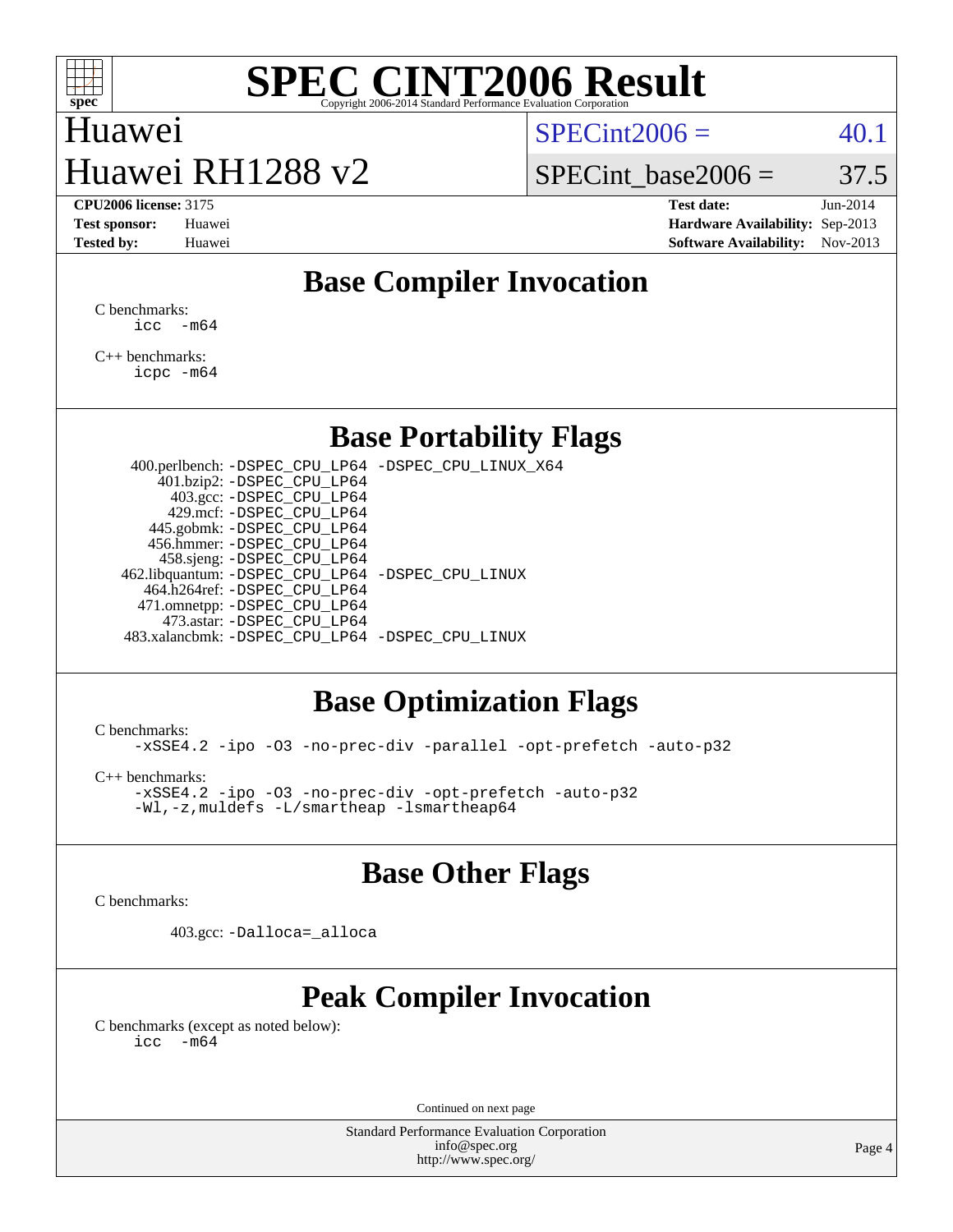

# Huawei

 $SPECint2006 = 40.1$  $SPECint2006 = 40.1$ 

Huawei RH1288 v2 **[CPU2006 license:](http://www.spec.org/auto/cpu2006/Docs/result-fields.html#CPU2006license)** 3175 **[Test date:](http://www.spec.org/auto/cpu2006/Docs/result-fields.html#Testdate)** Jun-2014

SPECint base2006 =  $37.5$ 

**[Test sponsor:](http://www.spec.org/auto/cpu2006/Docs/result-fields.html#Testsponsor)** Huawei **[Hardware Availability:](http://www.spec.org/auto/cpu2006/Docs/result-fields.html#HardwareAvailability)** Sep-2013 **[Tested by:](http://www.spec.org/auto/cpu2006/Docs/result-fields.html#Testedby)** Huawei **[Software Availability:](http://www.spec.org/auto/cpu2006/Docs/result-fields.html#SoftwareAvailability)** Nov-2013

### **[Peak Compiler Invocation \(Continued\)](http://www.spec.org/auto/cpu2006/Docs/result-fields.html#PeakCompilerInvocation)**

400.perlbench: [icc -m32](http://www.spec.org/cpu2006/results/res2014q3/cpu2006-20140612-29892.flags.html#user_peakCCLD400_perlbench_intel_icc_a6a621f8d50482236b970c6ac5f55f93)

445.gobmk: [icc -m32](http://www.spec.org/cpu2006/results/res2014q3/cpu2006-20140612-29892.flags.html#user_peakCCLD445_gobmk_intel_icc_a6a621f8d50482236b970c6ac5f55f93)

464.h264ref: [icc -m32](http://www.spec.org/cpu2006/results/res2014q3/cpu2006-20140612-29892.flags.html#user_peakCCLD464_h264ref_intel_icc_a6a621f8d50482236b970c6ac5f55f93)

[C++ benchmarks \(except as noted below\):](http://www.spec.org/auto/cpu2006/Docs/result-fields.html#CXXbenchmarksexceptasnotedbelow) [icpc -m32](http://www.spec.org/cpu2006/results/res2014q3/cpu2006-20140612-29892.flags.html#user_CXXpeak_intel_icpc_4e5a5ef1a53fd332b3c49e69c3330699)

473.astar: [icpc -m64](http://www.spec.org/cpu2006/results/res2014q3/cpu2006-20140612-29892.flags.html#user_peakCXXLD473_astar_intel_icpc_64bit_fc66a5337ce925472a5c54ad6a0de310)

#### **[Peak Portability Flags](http://www.spec.org/auto/cpu2006/Docs/result-fields.html#PeakPortabilityFlags)**

```
 400.perlbench: -DSPEC_CPU_LINUX_IA32
     401.bzip2: -DSPEC_CPU_LP64
       403.gcc: -DSPEC_CPU_LP64
      429.mcf: -DSPEC_CPU_LP64
    456.hmmer: -DSPEC_CPU_LP64
     458.sjeng: -DSPEC_CPU_LP64
 462.libquantum: -DSPEC_CPU_LP64 -DSPEC_CPU_LINUX
      473.astar: -DSPEC_CPU_LP64
 483.xalancbmk: -DSPEC_CPU_LINUX
```
### **[Peak Optimization Flags](http://www.spec.org/auto/cpu2006/Docs/result-fields.html#PeakOptimizationFlags)**

[C benchmarks](http://www.spec.org/auto/cpu2006/Docs/result-fields.html#Cbenchmarks):

```
 400.perlbench: -xSSE4.2(pass 2) -prof-gen(pass 1) -ipo(pass 2)
            -O3(pass 2) -no-prec-div(pass 2) -prof-use(pass 2)
           -opt-prefetch -ansi-alias
    401.bzip2: -xSSE4.2(pass 2) -prof-gen(pass 1) -ipo(pass 2)
            -O3(pass 2) -no-prec-div -prof-use(pass 2) -auto-ilp32
            -opt-prefetch -ansi-alias
     403.gcc: -xAVX -ipo -O3 -no-prec-div -inline-calloc
            -opt-malloc-options=3 -auto-ilp32
    429.mcf: basepeak = yes
   445.gobmk: -xSSE4.2(pass 2) -prof-gen(pass 1) -prof-use(pass 2)
            -ansi-alias
   456.hmmer: -xSSE4.2 -ipo -O3 -no-prec-div -unroll2 -auto-ilp32
            -ansi-alias
```
Continued on next page

```
Standard Performance Evaluation Corporation
              info@spec.org
           http://www.spec.org/
```